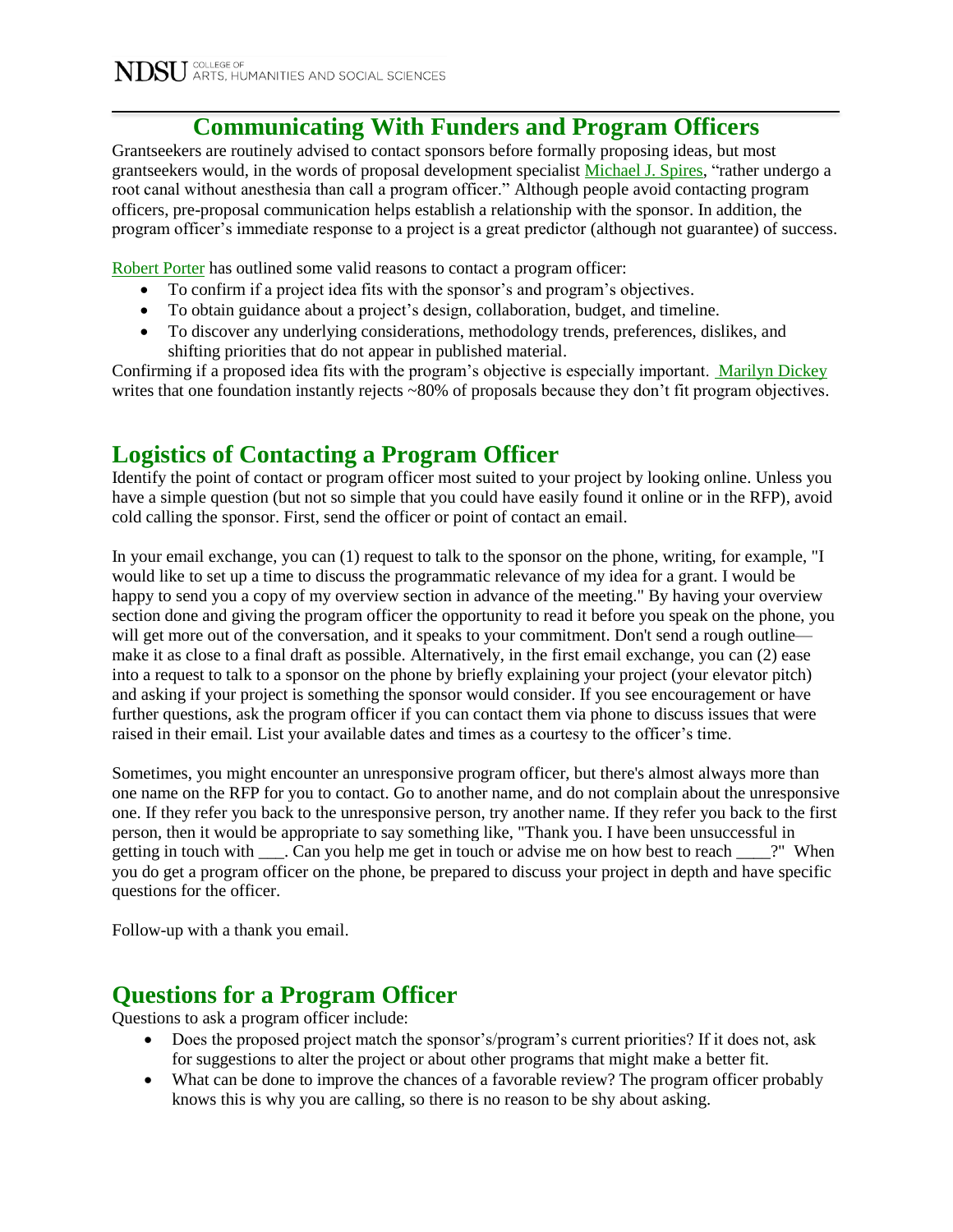- What are the most common reasons a proposal is rejected? This question might help you understand some of the underlying considerations of a review panel. However, sometimes they publish this information online, so look for it on the agency website first.
- Are there any emerging interests within the program? Again, this can help get at some underlying considerations that do not appear in print materials.
- Is the award amount expected to change compared to the previous year? What is the anticipated success ratio for the grant cycle? Be careful that these questions are not already answered online!

### **Quick Tips**

Before speaking with a program officer, be sure that you:

- Read the agency's and funding program's web pages, the RFP (more than once), any FAQs or supporting documentation.
- Prepare a brief, one-page concept paper, or your overview section, or your list of specific aims or research questions.
- Do not cold call. Send an email first.
- Will be brief and direct. (Be ready to state the goal of your project and give an elevator pitch).
- Have a couple of questions prepared.
- Are ready to LISTEN to the program officer (especially for any information that does not appear in the RFP and particularly in regards to objectives or priorities).
- Show passion for your project.

There are also various things you should *not* be doing when speaking with a program officer:

- Don't speak disparagingly of your colleagues or competitors.
- Don't try to force-fit your interests to the grant program objectives.
- Don't try to tell the program officer what you think they should be funding.
- Don't focus overmuch on yourself or your past/future greatness.
- Don't overwhelm the program officer with papers and materials.
- Don't deliver a lengthy monologue/presentation about the project.
- Don't ask questions for which they had already published answers in guides or online.

#### **If Waiting for Notice After Submission**

It can be agonizing to wait for feedback on a proposal you put so much time and effort into. But when is it okay to call a funder?

- Check the funder's website to see if they have any guidelines or timelines for this.
- NSF review takes about six months, and one program officer's advice is "don't bug them before this six months is up."
- Even if you hear that your colleague received notice already regarding their proposal to the same grant program, do not call the funder to say you heard that Dr. Smith received notice of funding; when will I? Unless it has passed the review period.

The review period varies depending on the type of grant sponsor:

- Federal agencies can take between three and six months to accept or reject a proposal.
- State sponsors can take up to six months to accept or reject a proposal.
- Foundations can take up to one year to contact applicants. However, foundations are more likely than federal and state sponsors to contact an applicant to tell him or her when an application is pending.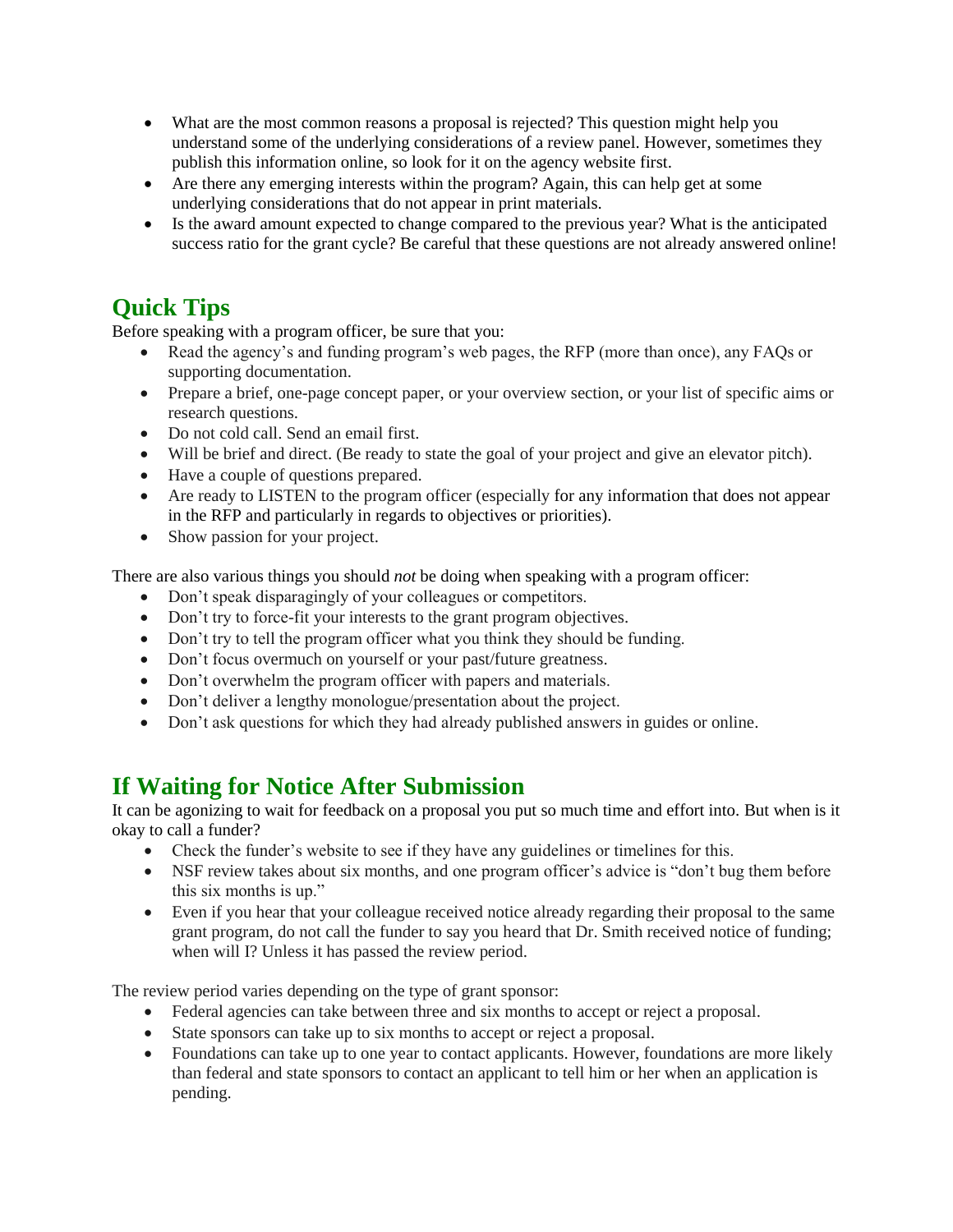- Corporate sponsors can take up to six months to contact grantseekers. Like foundations, corporations are more likely to contact applicants to confirm an application was received and is pending. However, corporations will not always contact the applicant if his or her proposal is rejected.
- Each agency may be different. Look at their online materials for guidance.

# **If Accepted**

Congratulations! You will need to maintain a good relationship with your sponsor/program officer.

- Send a thank you.
- Take your annual reports, highlights, PI meetings, or other required communications very seriously.
- If you have something really exciting to talk about (our research that you funded is being featured in this movie!), don't wait to tell them—let your program officer know right away. This could be a talking point for them with their administration.
- For local foundations, consider inviting the program officer/director to major events, send newsletters, and send information on major developments or the people being served by the grant.
- For government funding, expect that you will need to develop an annual work plan, write quarterly progress reports, and write annual reports.

## **If Rejected**

Nobody likes being turned down, but in the grant world, we can't take it personally. Don't give up, and don't burn bridges.

- Send a thank you, and request reviewer comments. For government proposals, you can get reviewer comments easily; for foundations, it may not be possible.
- Use the reviewer comments to look for patterns and assess how you can strengthen your proposal. Do not use them to pick a fight with the reviewers or program officer.
- If reviewer comments are not available, perhaps the program officer can answer a couple of questions regarding the perceived strengths and weaknesses of the project and proposal, whether resubmission is possible or desired, and whether your contact can recommend any other sponsors who might be interested in the proposal.
- Always send a note of thanks after interactions with the program officer—even if they denied both your proposal and your requests for reviewer comments. Take the opportunity to leave a good impression of yourself as a professional who recognizes that the program officers are busy people and that you are grateful for their time.

# **Prepare an Elevator Pitch**

Perhaps you are meeting a program officer at a conference or a workshop held in your region. In such a case, it would be helpful to have an elevator pitch ready to go. The goal of an elevator pitch is to leave a good first impression and to open the doors for further communication. Your elevator pitch should:

- Introduce the topic of the project in a way that is clearly related to the sponsor's or program's objectives and mission.
- State the problem or opportunity that the project addresses while highlighting its importance.
- Explain how you plan to solve the problem or realize the opportunity.